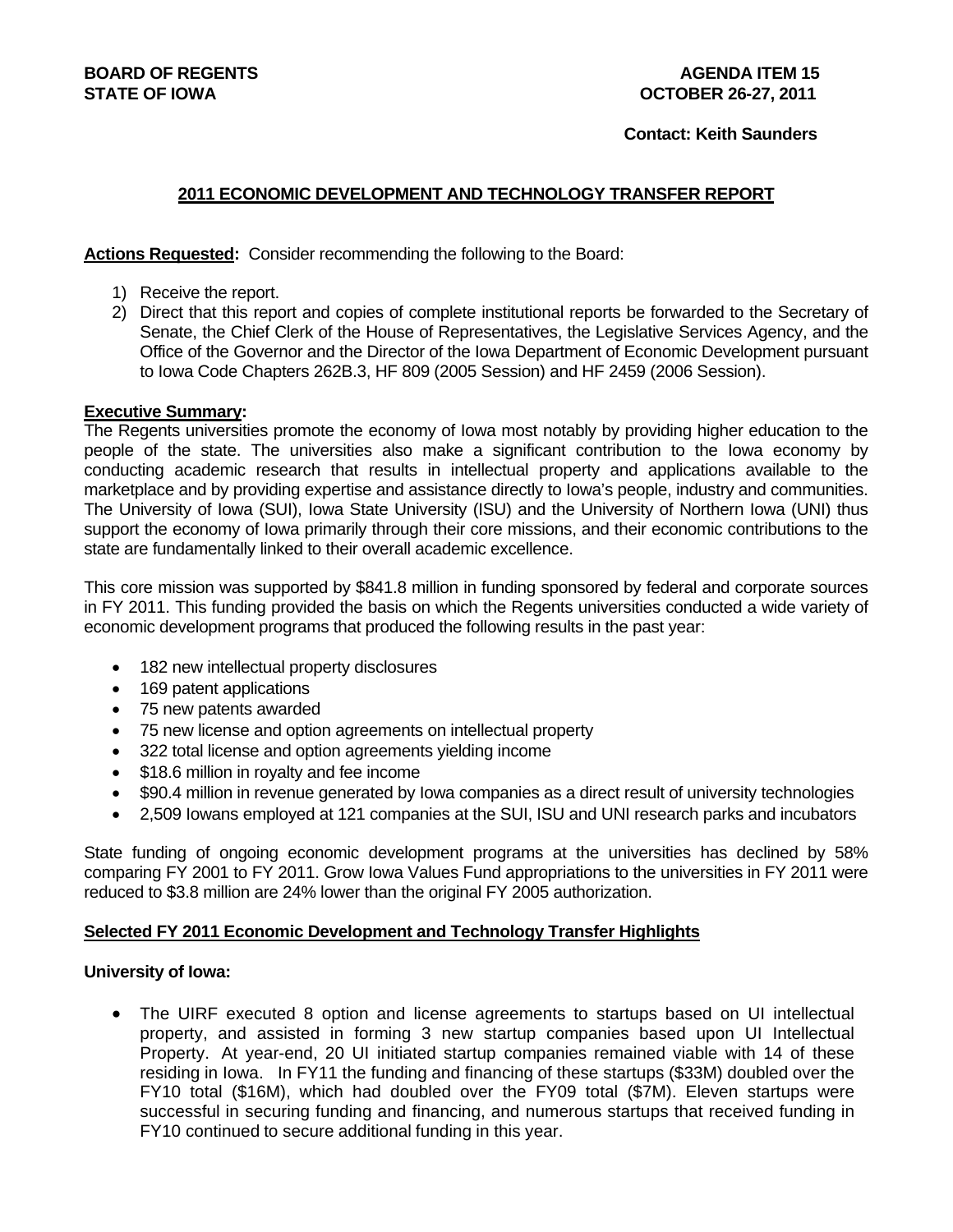# **BOARD OF REGENTS AGENTS** AGENERATION OF REGENERATION OF A SALE AGENERATION OF REGENERATION OF A SALE AGENERATION OF A SALE AGENERATION OF A SALE AGENERATION OF A SALE AGENERATION OF A SALE AGENERATION OF A SALE AGENCIE AG **STATE OF IOWA** PAGE 2

- The Iowa Medical Innovation Group (IMIG) is a rapidly growing student oriented interdisciplinary program involving students from the Colleges of Medicine, Engineering, Business and Law focused on the identification of solutions to clinical problems and focused in Health IT and medical devices. Under the auspices of JPEC and UIRF, senior faculty mentor interdisciplinary student innovation teams. In FY 11 two viable technologies emerged for further development.
- The UI Research Park companies and affiliated labs report 1618 employees living in 161 communities in 45 Iowa counties, a regional labor shed covering almost one-half of the state. The average individual salary of \$63,000, which translates into an annual payroll of nearly \$100 million, results in an estimated \$9.0 million in state income taxes in 2011.
- The BioVentures Center currently has 9 tenants, 6 of which are spun from UI technology, for an occupancy rate of 65%. The Technology Innovation Center (TIC) currently houses 11 tenant companies for an occupancy rate of 77% with two new tenants (Angel eCare and Brain Image Analysis) this year. Since TIC opened in 1989, 23 of the 41 companies affiliated with TIC are still in business in Iowa today.

## **Iowa State University:**

- The ISU Research Park continues to be successful in initiating as well as nurturing numerous new businesses. Nine new companies and affiliates joined the Park in FY11, bringing the historical total to 210 companies, research centers, and affiliates. Currently, there are 53 companies, research centers, and affiliates located in the Park, employing 839 people.
- Companies receiving technical assistance from ISU's Institute for Physical Research and Technology reported that the estimated impact of projects conducted in the last year was \$16.9 million; the average impact over the last 5 years is \$12.8 million per year. Companies also estimated over 24 jobs were created or retained each year from 2005-2010 with 20 jobs retained or created from projects surveyed in the past year.
- In FY11, 1,235 businesses from 95 counties in the state received assistance on projects or attended educational workshops from ISU's Center for Industrial Research and Service staff or partners. Companies responding to surveys reported \$43 million in new investments, \$19 million in costs saved or avoided, and \$331 million in sales gained or retained. Company executives stated that 6,037 jobs were added or retained as a result of the assistance they received from CIRAS and partners.
- The Small Business Development Center (SBDC) provided business assistance to companies, involving 2,786 clients and 11,641 counseling hours. They also conducted 351 training workshops in which 4,017 individuals participated.

## **University of Northern Iowa:**

- UNI provided service in all 99 counties of Iowa to nearly 1,300 unique businesses, community and local government clients; another 100,000 individuals were engaged in the MyEntre.Net entrepreneurial support system.
- UNI involved 212 faculty members and more than 2,000 students in the delivery of its services to Iowa businesses and communities.
- UNI's three incubator/accelerators programs and MyEntre.Net helped start or expand 247 business ventures creating 175 FTE jobs.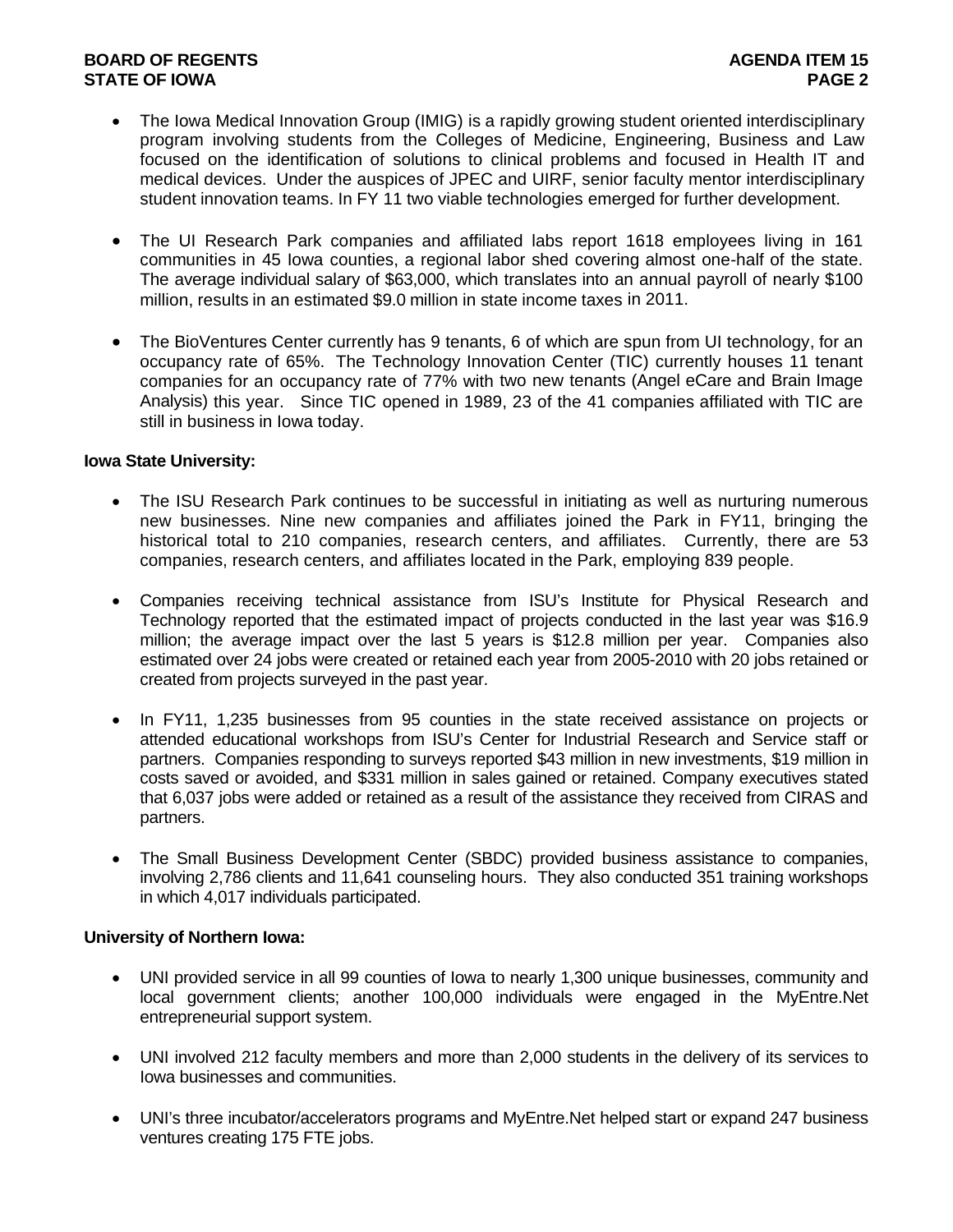## **BOARD OF REGENTS AGENUS AGENERATION CONTROL STATE OF IOWA PAGE 3**

 21 student businesses were tenants in the John Pappajohn Entrepreneurial Center's Student Business Incubator and 43 additional student entrepreneurs were assisted by the affiliate program.

### **Engagement**

Many organizational units at the Regents universities are engaged with Iowa's people, industry and communities for the promotion of the state's economic development. Key economic development efforts include: research, intellectual property development and technology transfer, business incubation and acceleration, direct technical assistance to local and regional economic development groups, technical assistance and counseling to businesses, market research for Iowa companies and attracting and retaining businesses in the state. These activities are also highly coordinated with the economic development efforts of the Governor, the Iowa General Assembly and state agencies including the Iowa Department of Economic Development.

### **State Funding for Economic Development and Technology Transfer**

State funding in FY2011 was provided in two primary economic development program areas:

### 1. Ongoing Economic Development and Technology Transfer Programs: FY 2011 \$3.41 million

In FY 2011, the state provided \$3.41 million for several ongoing programs which include the research parks at SUI and ISU, the Institute for Physical Research and Technology, the Small Business Development Centers, the Institute for Decision Making, the Metal Casting Center and the Center for Advanced Drug Development. For FY 2012, state support for these programs declined again by an additional 5.9 percent. Total state support for these programs now stands at \$3.21 million for FY 2012. This is a decline of 58% below the \$7.63 million provided in FY 2001.

## 2. Grow Iowa Values Fund (GIVF): FY 2011 \$3.8 million

In FY 2005, the General Assembly authorized a ten-year annual appropriation of \$5 million under the GIVF to the Regents universities for purposes of supporting the human and physical infrastructure needed to effectively develop and transfer technology discoveries and to fund development projects involving existing companies and start ups.

Many of the GIVF-funded projects involve multi-year research and development efforts with private companies. A number of projects funded in earlier years are now being completed and are demonstrating a significant impact on job and wealth creation.

For FY 2011 the General Assembly approved \$3.8 million in GIVF funding, of which \$3.65 million was allocated for the three universities and \$152,000 was allocated for projects submitted by Iowa's independent colleges and universities. The FY 2012 GIVF appropriation was reduced again to \$1.5 million. The Board of Regents approved the universities' FY 2012 proposals at the September 2011 Board meeting. The universities and companies involved in GIVF projects have identified matching funds for the projects. Examples of projects included:

 Terpenoid Therapeutics was provided GIVF funding proof of concept funding in 2005 by the University of Iowa. The company is currently located in the University of Iowa Research Park in the BioVentures Center Incubator and currently has 6 employees. Terpenoid Therapeutics, Inc. is a spin off cancer drug discovery and development company based on the intellectual property from the research of Drs. David Wiemer and Raymond Hohl in Chemistry and Oncology, respectively. The company has been successful in multiple Small Business Innovation Research grant applications, the Iowa Department of Economic Development DEMO fund as well as in raising significant private capital and has two lead compounds approaching Phase I human clinical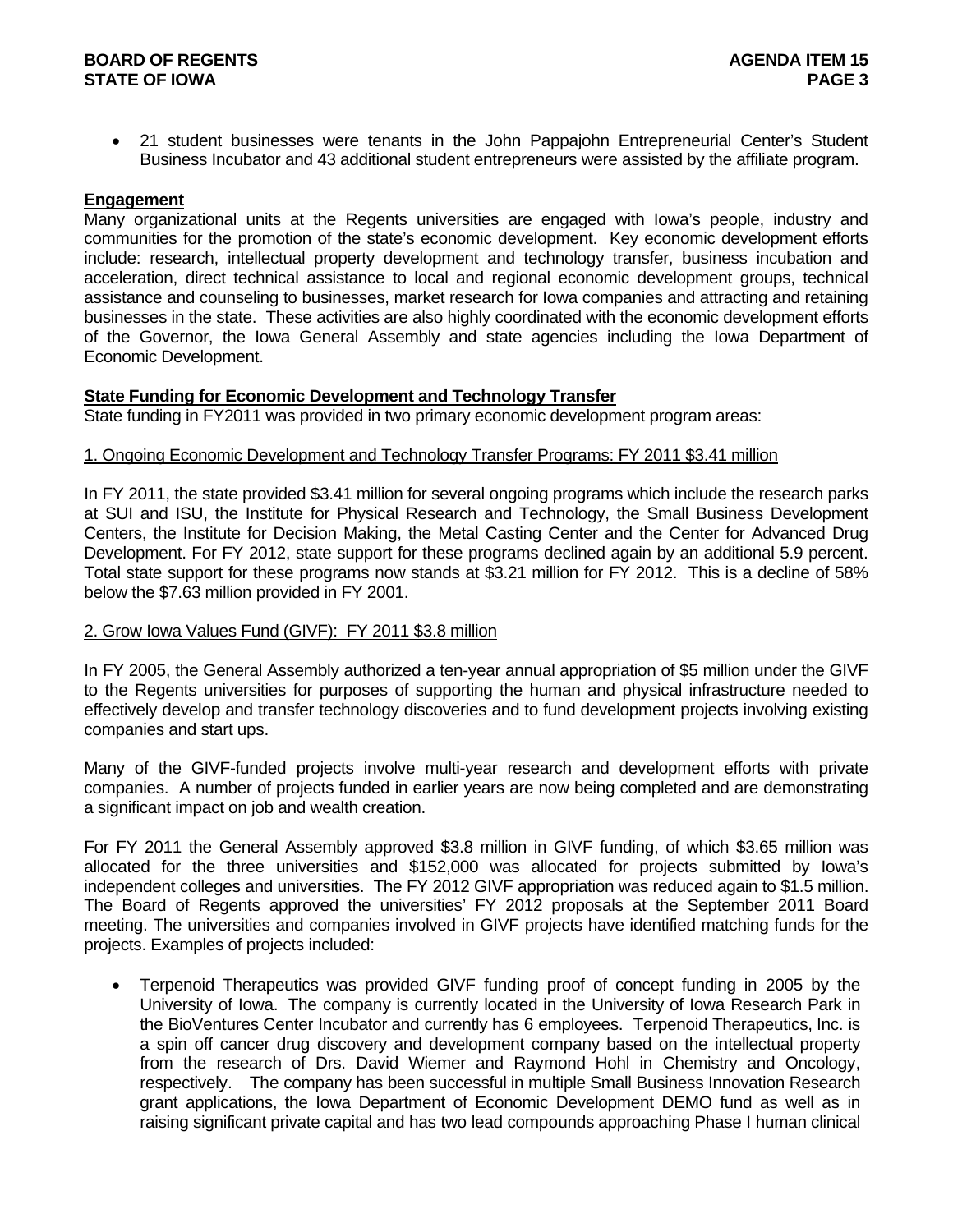trials. Since 2005, the company has raised over \$2M in external funds including IDED demonstration funds (\$150K), Series A funding (\$1.5M) and SBIR/STTR (\$414K).

- Iowa State professor, Dr. Brehm-Stecher, is collaborating with Advanced Analytical Technologies, Inc. to develop a faster method to detect and genetically identify salmonella from contaminated foods. The new method would replace the current system of salmonella detection with a new approach that can provide DNA sequencing-like results in hours rather than days. Faster detection of specific strains can mean recognizing an outbreak sooner and stopping tainted food from being delivered and consumed. Brehm-Stecher's collaborator, Advanced Analytical Technologies, Inc., from Ames, is providing advanced biomedical instruments and reagents for the research.
- The Tallgrass Prairie Center (TPC) at UNI continues a relationship with Cedar Falls Utilities (CFU) to determine the maximum energy production potential from prairie biomass. CFU will burn the biomass in their stoker furnace to evaluate the materials. Unfortunately, the June 2008 flood has set the project back one year. Plots were replanted in 2009 and second year biomass data will be collected this fall. Test burn of biomass will be conducted in spring 2012. TPC continues working with the Iowa Crop Improvement Association to develop a consortium of native seed producers, native plant growers, nurseries, Iowa Department of Natural Resources, Iowa Department of Transportation, Iowa Natural Resources Conservation Service and private individuals to market native plants.

### Private College Grant Program

Of the \$3.8 million in FY 2011 GIVF funding, \$152,000 was awarded by the Board of Regents at the February 2010 meeting to three independent universities and colleges for economic development and technology transfer projects.

- Luther College received funding for research into the use of cyclodextrins as a new and potentially less expensive method of detecting furans, diozanes and polychlorinated biphenyls which can pollute water systems. The researcher believes a low-cost, effective detection method could be commercialized and, once proven, could be expanded to detect other forms of chemical pollutants. The research indicates that the results of the project will be shared with environmental regulatory agencies.
- Clarke College received funding to continue work previously done under GIVF funding that created a web-based analysis library and software tool/portal for clinicians and medical researchers gathering HIV data. The project is a collaboration among faculty at Clarke, UIHC, the University of Wisconsin Hospitals and Clinics, Stanford University School of Medicine and physicians at Dubuque Internal Medicine. The additional funding will allow Clarke to use the software, hardware and research tools developed to design and implement an Iowa clinical ontology in collaboration with a Dubuque clinician. The ontology will enable patients and clinicians to obtain statistical analysis related to patient health conditions by taking advantage of electronic medical records. The researchers believe the proposal will enhance the development of health informatics services in Iowa and plan to license the software product. The researchers propose to work with the Small Business Administration to develop a strategy promoting a medical informatics center in Iowa.
- Upper Iowa University received funding to accelerate a business development program funded in part by the University's Upper Iowa Business Development (UIBD) grant program. The UIBD is a \$570,000 endowment created in 2007. The program supports economic development initiatives including a grant program for entrepreneurs interested in starting or expanding a business in Fayette, Iowa. Local business applicants are evaluated based on their business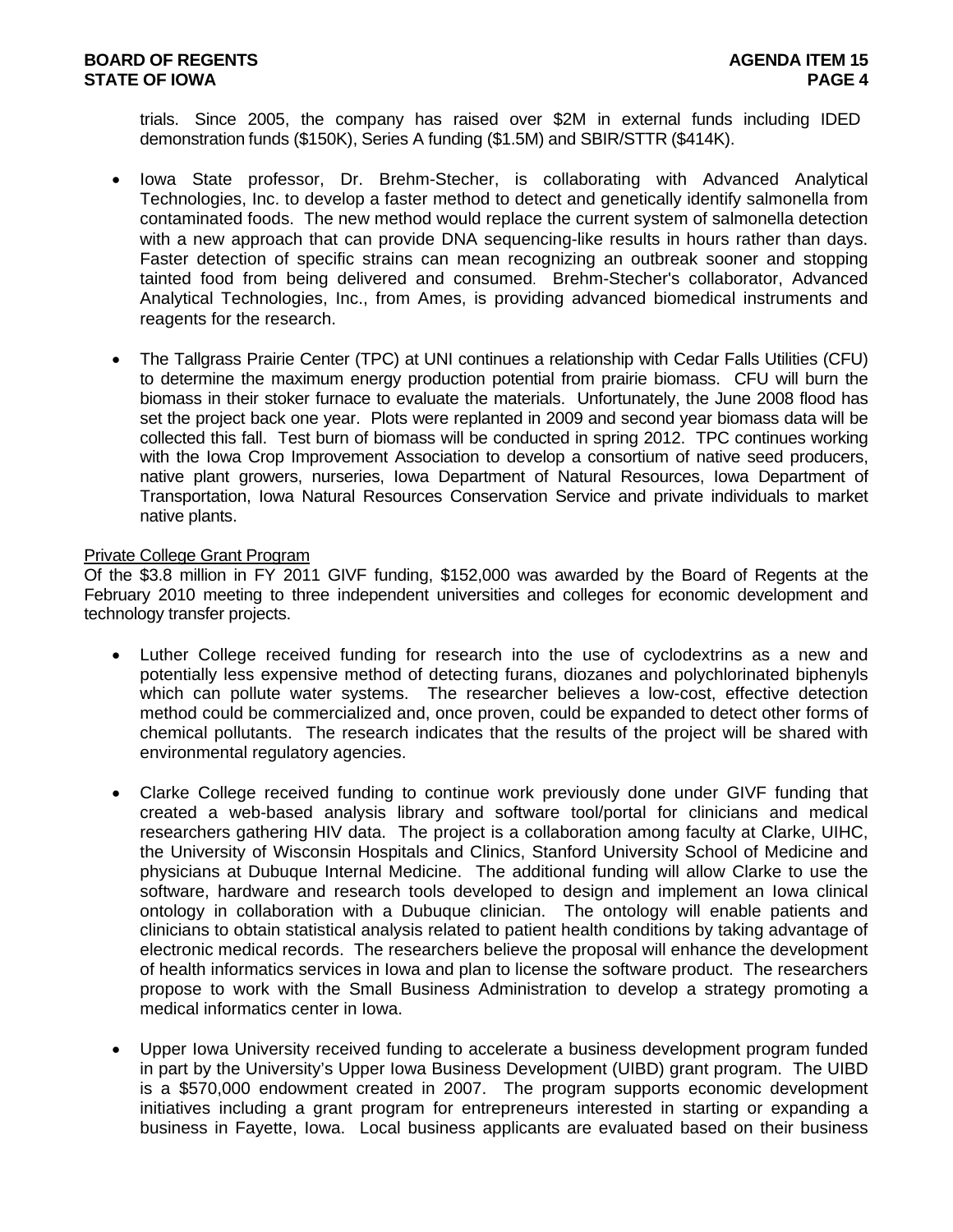plan, growth potential, impact on job creation, and sales and taxes generated. Applicants are provided business development assistance and entrepreneurship mentoring through the University's e-Center and are advised about other sources of funding or tax credits. Funding provided the applicants may be used for research and development or commercialization of a product, marketing or advertising or construction and renovation expenses. Applicants are evaluated by a UIBD Grant Advisory Committee which includes representatives of local and regional economic development organizations. Applicants are required to provide a minimum of 20% cash match.

The Board will review FY 2012 proposals from private colleges at the December 2011 meeting. A total of \$60,000 will be available for these projects.

### **Full Reports Available**

The full annual reports from the universities are available at the Board of Regents website and will be provided to the General Assembly, the Governor's Office, the Legislative Services Agency and the Iowa Department of Economic Development.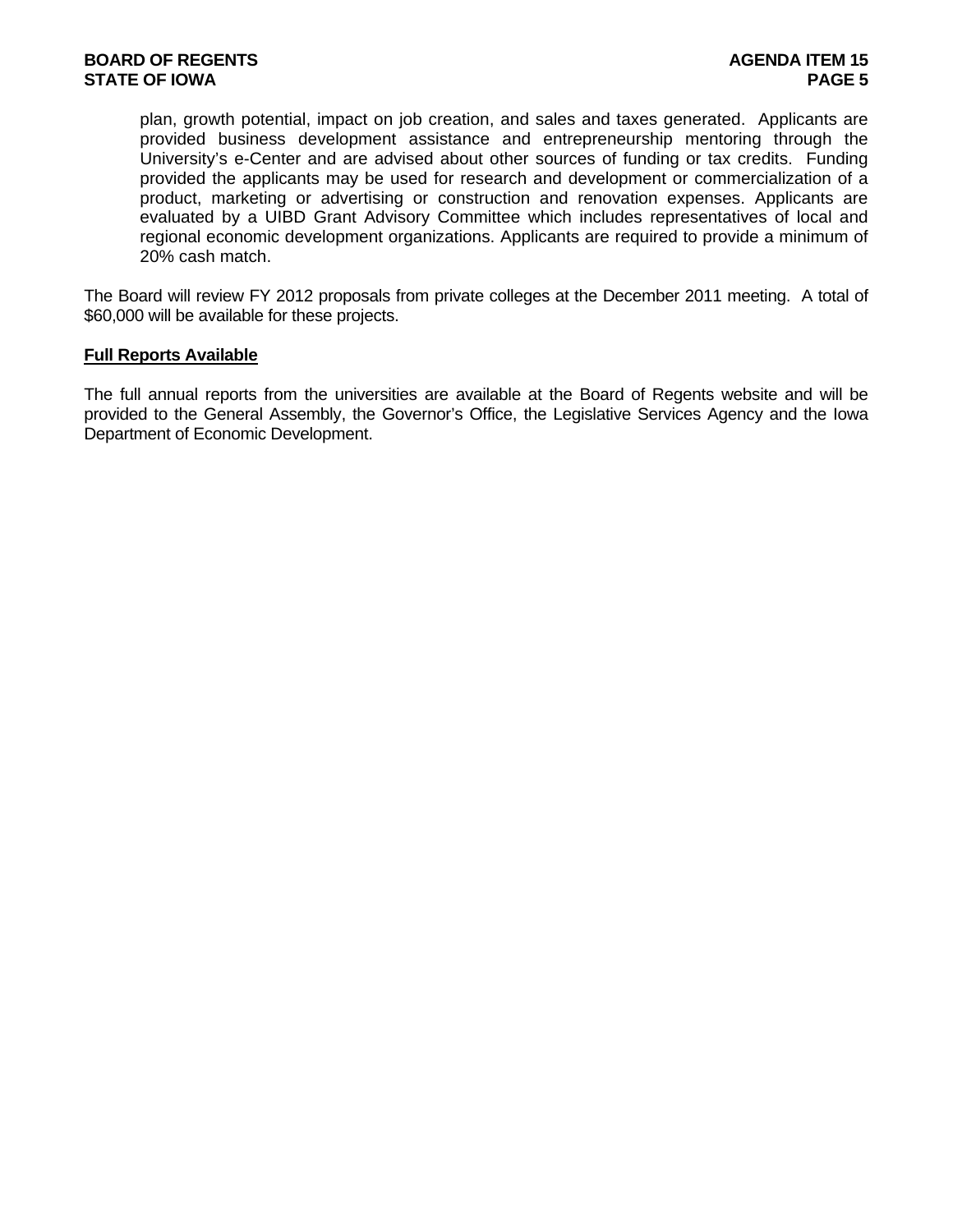# **BOARD OF REGENTS STATE OF IOWA**

| Table 1: Intellectual Property, Technology Transfer, and External Support FY2009-2011                                 |                  |                   |                  |                          |                 |                   |                  |                          |                 |                   |                  |                          |  |
|-----------------------------------------------------------------------------------------------------------------------|------------------|-------------------|------------------|--------------------------|-----------------|-------------------|------------------|--------------------------|-----------------|-------------------|------------------|--------------------------|--|
|                                                                                                                       | FY 2009          |                   |                  |                          | FY 2010         |                   |                  |                          | FY 2011         |                   |                  |                          |  |
| <b>Indicators</b>                                                                                                     | <b>ISU</b>       | <b>SUI</b>        | <b>UNI</b>       | Regents<br><b>Totals</b> | <b>ISU</b>      | <b>SUI</b>        | <b>UNI</b>       | Regents<br><b>Totals</b> | <b>ISU</b>      | <b>SUI</b>        | <b>UNI</b>       | Regents<br><b>Totals</b> |  |
| 1. Number of disclosures of<br>intellectual property                                                                  | 95               | 70                | 12               | 177                      | 111             | 70                | 8                | 189                      | 106             | 68                | 8                | 182                      |  |
| 2. Number<br>0f<br>patent<br>applications filed                                                                       | 40               | 128               | 6                | 174                      | 26              | 107               | 8                | 141                      | 47              | 90                | 5                | 169                      |  |
| patents<br>3. Number<br>0 <sup>f</sup><br>awarded                                                                     | 23               | 116               | $\overline{4}$   | 143                      | 29              | 97                | 3                | 129                      | 25              | 43                | 3                | 75                       |  |
| 4. Number of license and<br>option<br>agreements<br>executed on institutional<br>intellectual<br>property in<br>total | 84               | 18                | 3                | 95                       | 97              | 21                | 3                | 121                      | 49              | 24                | $\overline{2}$   | 75                       |  |
| 5. Number of license and<br>option<br>agreements<br>executed on institutional<br>intellectual<br>property in<br>lowa  | 32               | $\overline{2}$    | 3                | 37                       | 32              | 6                 | $\overline{2}$   | 41                       | 19              | 5                 | $\mathbf{1}$     | 25                       |  |
| 6. Number of license and<br>option<br>agreements<br>yielding income                                                   | 121              | 135               | 13               | 269                      | 260             | 129               | 11               | 400                      | 217             | 94                | 11               | 322                      |  |
| $\mathsf{to}$<br>7. Revenue<br>lowa<br>companies as a result of<br>licensed technology <sup>1</sup>                   | \$103<br>million | \$1.71<br>million | \$3.2<br>million | \$107.9<br>million       | \$58<br>million | \$2.03<br>million | \$2.7<br>million | \$62.7<br>million        | \$86<br>million | \$1.99<br>million | \$2.4<br>million | \$90.4<br>million        |  |
| 8. Number<br>$\sigma$<br>startup<br>companies formed, in<br>total (through licensing<br>activities)                   |                  | $\sqrt{2}$        |                  | 3                        |                 | 3                 |                  | $3^*$                    | $\overline{2}$  | $\mathfrak{Z}$    |                  | 5                        |  |
| $\overline{of}$<br>9. Number<br>startup<br>companies formed, in<br>lowa (through licensing<br>activities)             |                  | $\overline{2}$    |                  | 3                        |                 | $\mathfrak{Z}$    |                  | $3^*$                    | $\overline{2}$  | $\mathfrak{Z}$    |                  | 5                        |  |
| 10. Number of start up<br>formed<br>companies<br>through<br><b>UNI</b><br>MyEntrenet/Incubator                        |                  |                   | 74               | 74                       |                 |                   | 72               | $72*$                    |                 |                   | 61               | 61                       |  |
| 11. Number of companies in<br>research park/incubators                                                                | 62               | 50                | 34               | 146                      | 59              | 46                | 30               | 135                      | 57              | 41                | 23               | 121                      |  |

**\***corrected numbers